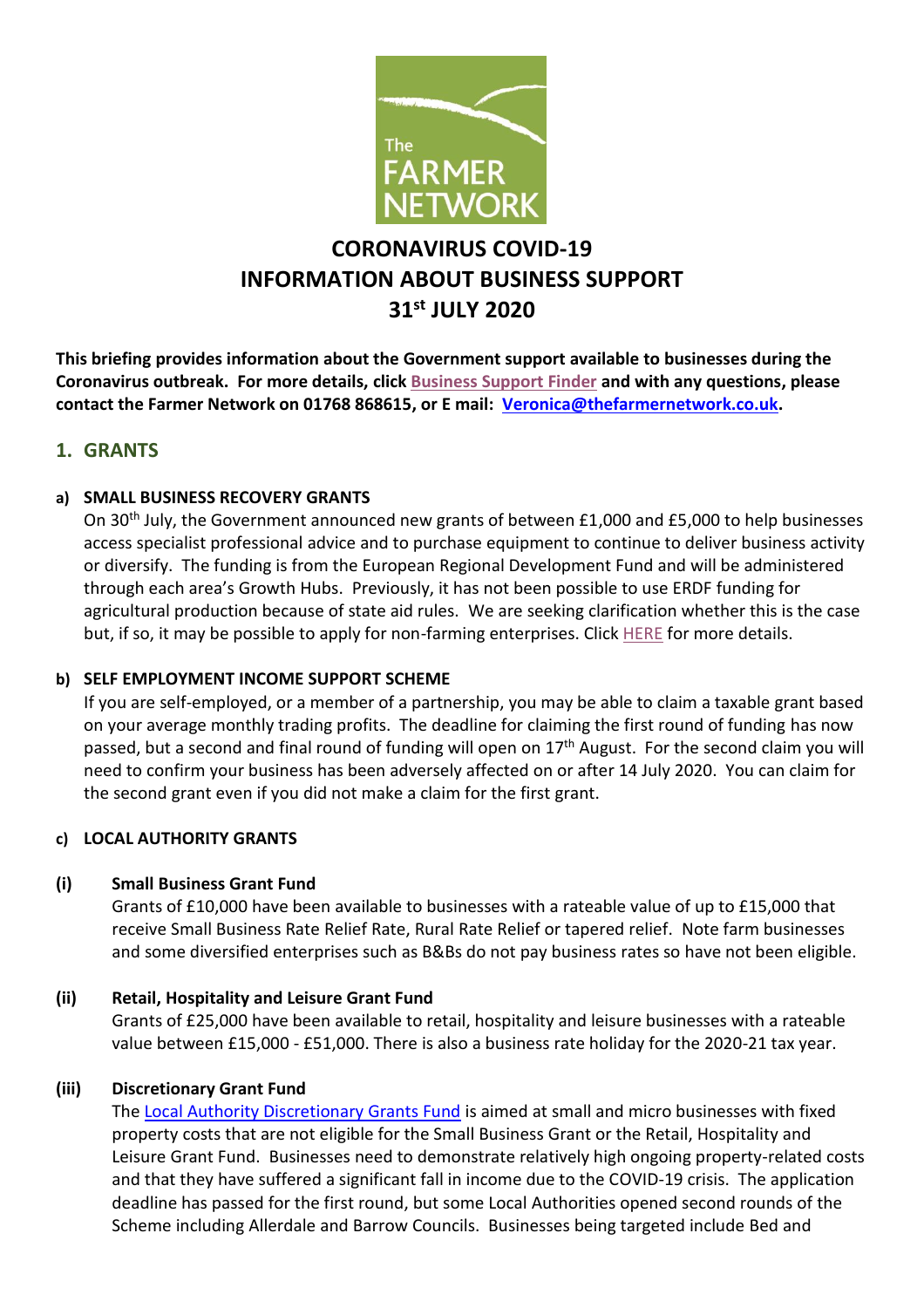Breakfasts paying council tax instead of business rates and businesses with a rateable value exceeding £51,000. The deadline for Barrow has now passed but for **[Allerdale](https://cumbriatourism.us12.list-manage.com/track/click?u=ef8c33aa36fdad5eaaf3b5f86&id=b4de41374b&e=41ca6314a8)** is 10th August.

**For more information about these schemes, please contact your Local Authority on the following links: [Allerdale,](https://thefarmernetwork.us18.list-manage.com/track/click?u=d2c0b7f3bc788181759b2126a&id=a060f14ae0&e=3f65b10053) [Barrow,](https://thefarmernetwork.us18.list-manage.com/track/click?u=d2c0b7f3bc788181759b2126a&id=fba4b14eeb&e=3f65b10053) [Carlisle,](https://thefarmernetwork.us18.list-manage.com/track/click?u=d2c0b7f3bc788181759b2126a&id=dca8084cd7&e=3f65b10053) [Copeland,](https://thefarmernetwork.us18.list-manage.com/track/click?u=d2c0b7f3bc788181759b2126a&id=06940a608e&e=3f65b10053) [Eden,](https://thefarmernetwork.us18.list-manage.com/track/click?u=d2c0b7f3bc788181759b2126a&id=93b712f431&e=3f65b10053) [South Lakeland,](https://thefarmernetwork.us18.list-manage.com/track/click?u=d2c0b7f3bc788181759b2126a&id=33146f2bc1&e=3f65b10053) [Craven,](https://thefarmernetwork.us18.list-manage.com/track/click?u=d2c0b7f3bc788181759b2126a&id=f129a47543&e=3f65b10053) [Harrogate,](https://thefarmernetwork.us18.list-manage.com/track/click?u=d2c0b7f3bc788181759b2126a&id=6fe128448f&e=3f65b10053) [Richmondshire.](https://thefarmernetwork.us18.list-manage.com/track/click?u=d2c0b7f3bc788181759b2126a&id=54ec780fd2&e=3f65b10053)**

#### **d) DAIRY RESPONSE FUND**

The [dairy response fund](https://www.gov.uk/government/news/dairy-response-fund-set-to-open-for-applications) opened in June with a deadline of 14<sup>th</sup> August for applications. To be eligible, farmers need to demonstrate that they suffered a reduction in the average price paid for their milk of 25% or more in April 2020 when compared with February 2020. Qualifying farmers are entitled to up to £10,000 to cover 70% of their losses across April and May incurred as a result of this drop in price, following a reduced demand for milk with the closure of restaurants, bars, and cafes during lockdown. Note that basing the criteria on milk price only will mean that many farmers will not qualify and it does not help those that have lost supply contracts, or had reduced demand for their milk.

# **e) PRINCE'S TRUST AND NATWEST ENTERPRISE RELIEF FUND FOR 18-30 YEAR OLDS**

The [Prince's Trust Enterprise Relief Fund](https://www.princes-trust.org.uk/about-the-trust/coronavirus-response/enterprise-relief-fund?gclid=Cj0KCQjwrIf3BRD1ARIsAMuugNvaJm8iYn-b55nloRBPGybeu1J4rAGPY96MBOyqzJlJdfiMfJjl9tIaAiR6EALw_wcB) offers grants to 18 to 30-year olds who are self-employed and/or running their own business. You must have set up your business in the last four years without any other source of income during the crisis. The initiative is also offering one-to-one support.

# **2. LOANS**

#### **a) "BOUNCE BACK" LOAN SCHEME**

Bounce Back loans are 100% backed by the tax payer (rather than 80%) with the government paying the interest for the first 12 months and with no capital or interest repayments due for one year. The loans are from £2,000 up to a maximum of 25% of turnover, or £50,000. The interest rate is fixed at 2.5% with the capital to be repaid over 6 years with no early repayment charge. Eleven lenders are participating in the scheme including most of the main banks. You should approach your own bank in the first instance, or a list of lenders is on the following website: **Bounce Back Loan providers**.

# **b) CORONAVIRUS BUSINESS INTERRUPTION LOAN SCHEME**

This scheme helps SME businesses access finance of up to £200 million (increased from £5 million) and is 80% underwritten by the Government. You apply via your lender's website or through one of [40](https://www.british-business-bank.co.uk/ourpartners/coronavirus-business-interruption-loan-scheme-cbils/accredited-lenders/)  [accredited finance](https://www.british-business-bank.co.uk/ourpartners/coronavirus-business-interruption-loan-scheme-cbils/accredited-lenders/) providers offering the scheme. For more details: [click here](https://www.british-business-bank.co.uk/ourpartners/coronavirus-business-interruption-loan-scheme-cbils-2/?gclid=EAIaIQobChMI_Nnc28zH6QIViLHtCh2MPwTjEAAYASAAEgIiWvD_BwE)

#### **c) CORONOVIRUS FUTURE FUND SCHEME**

The Government launched its **[Future Fund](https://caav.us12.list-manage.com/track/click?u=fcb469965a6cd3b7da31ea8ae&id=eebe5c1e38&e=926cf75356)** Scheme on 20<sup>th</sup> May. This offers convertible loans of between £125,000 and £5 million to companies which can obtain match funding from the private sector.

# **3. SUPPORT FOR BUSINESSES WITH EMPLOYEES**

# **a) CORONAVIRUS JOB RETENTION SCHEME**

The Job Retention Scheme provides a grant to help cover the costs of retained workers who are "furloughed".

From 1<sup>st</sup> July (rather than 1<sup>st</sup> August), a "flexible" furlough has allowed staff back to work part-time. From August, employers will be asked to pay National Insurance and Pension contributions but with the Government still covering the full 80% of furloughed staff's salary. In September, the Government's contribution will reduce to 70% with the employer expected to pay a contribution of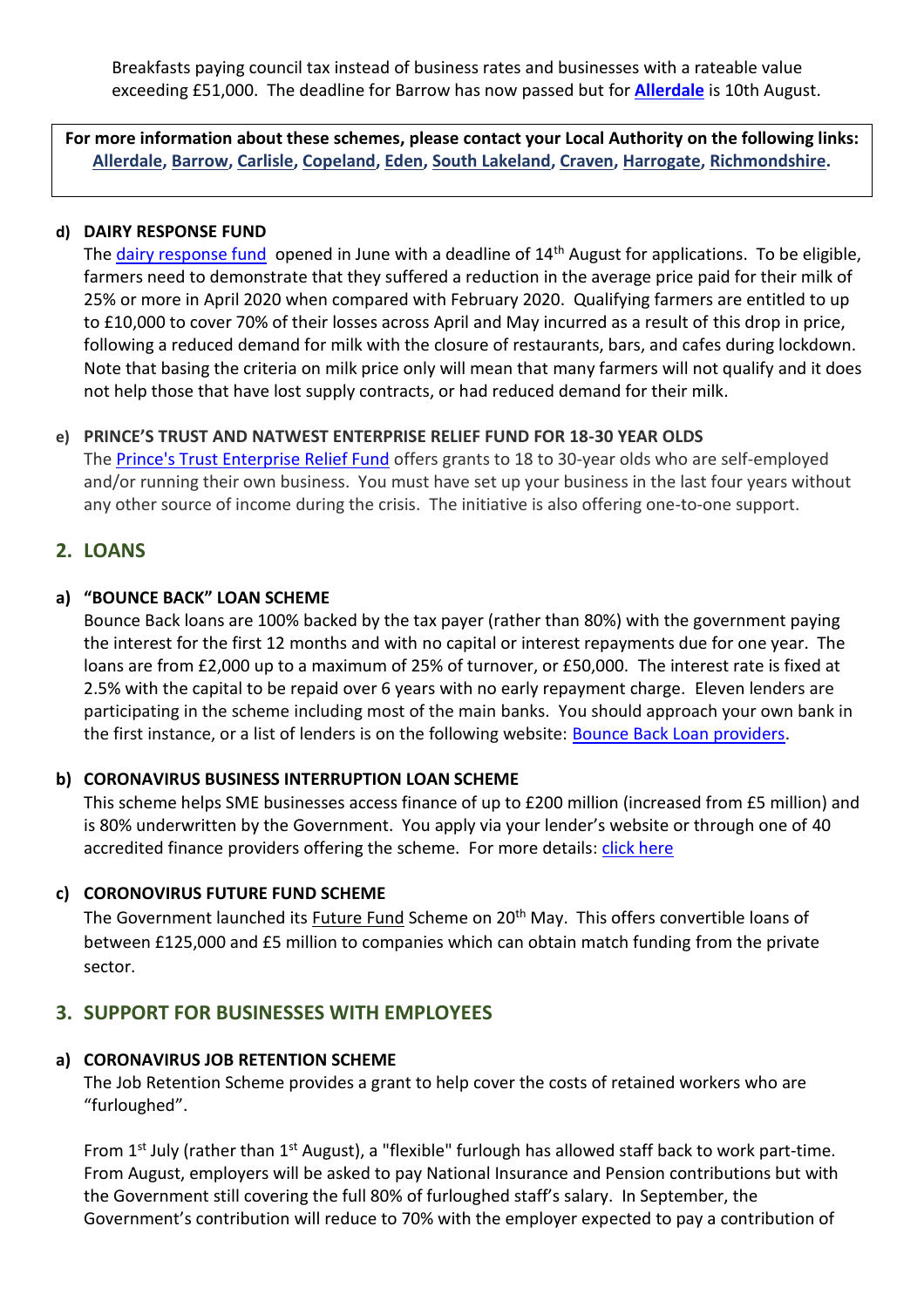10%; in October, the employer's contribution increases to 20%. The furlough wage cap will decrease each month and the scheme will close on 31<sup>st</sup> October. For more information see: **Furlough scheme** [guidance.](https://www.gov.uk/guidance/claim-for-wages-through-the-coronavirus-job-retention-scheme)

#### **Job Retention Bonus.**

This is a one-off payment of £1,000 to employers that have used the Coronavirus Job Retention Scheme for each furloughed employee who remains continuously employed until 31 January 2021. Employers will be able to claim the bonus from February 2021.

# **b) STATUTORY SICK PAY REBATE FOR SMEs**

The [Coronavirus Statutory Sick Pay Rebate scheme](https://caav.us12.list-manage.com/track/click?u=fcb469965a6cd3b7da31ea8ae&id=85a8fb14ea&e=926cf75356) provides a refund to cover up to 2 weeks' Statutory Sick Pay per eligible employee who has been off work because of coronavirus.

# **4. OTHER SUPPORT**

# **a) "Eat Out to Help Out" Scheme**

From Mondays to Wednesdays in August, diners can get 50% off meals and non-alcoholic drinks, up to £10 per person, when eating at participating establishments that have registered.

#### **b) VAT reduction**

From 15 July until 12 January 2021, the UK government will cut VAT from 20% to 5% on any eat-in or hot takeaway food and drinks from restaurants, cafes and pubs, excluding alcohol. This VAT reduction also applies to all holiday accommodation in hotels, B&Bs, campsites and caravan sites, as well as attractions like cinemas, theme parks and zoos. Click **[HERE](https://cumbriatourism.us12.list-manage.com/track/click?u=ef8c33aa36fdad5eaaf3b5f86&id=29b84c369d&e=41ca6314a8)** for information on hospitality and accommodation businesses.

#### **c) Increase in the Stamp Duty Threshold**

With immediate effect and until 31 March 2021, the threshold under which no Stamp Duty Land Tax (SDLT is paid on the purchase of a main home has been increased from £125,000 to £500,000.

# **5. HELP FROM THE FARMER NETWORK**

If you need help during the Covid-19 crisis, please call the Farmer Network to get information about business support schemes, sourcing supplies, preparing contingency plans and finding emergency labour for your business in case of illness or if workers have to isolate.

The Farmer Network has created a register of potential emergency farm workers and want to hear from farmers who might need this support - this may be skilled staff able to work full time on a paid basis, or unskilled volunteers willing to help with basic tasks under supervision, or with collecting or delivering supplies. We can also help with preparing contingency plans.

Our grants adviser, Veronica Waller, is available for one to one advice about the support schemes and how relevant they might be to your business. Call 01768 868615 for help.

**We send out an E News update every Friday afternoon to Farmer Network members and please call us on 01768 868615 if you are not receiving E News (also check your "junk" folder).** 

> **We post information and updates on our social media pages: Facebook "@thecumbriafarmernetwork" or "@theyorkshirefarmernetwork"**

**Please visit our Facebook pages to join our Coronavirus Group.**